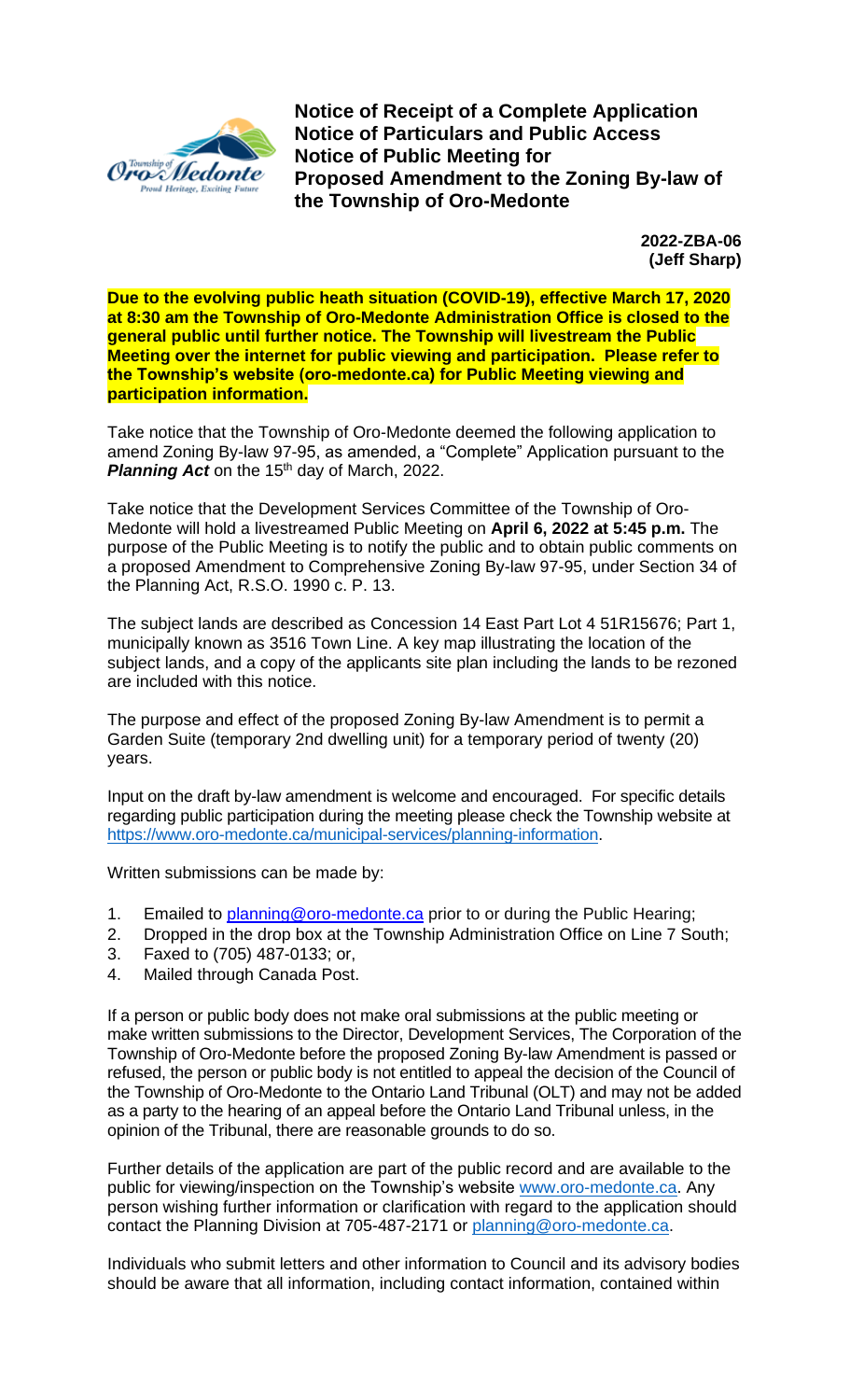their communications may become part of the public record and may be made available through the agenda process which includes publication on the Township's website.

If you wish to be notified of the decision of the Township of Oro-Medonte in respect to the proposed Zoning By-law Amendment, you must make a written request.

Written submissions/requests should be directed to: Township of Oro-Medonte 148 Line 7 South Oro-Medonte, Ontario L0L 2E0 Attn: Andria Leigh, Director, Development Services [planning@oro-medonte.ca](mailto:planning@oro-medonte.ca)

Dated at the Township of Oro-Medonte this 15<sup>th</sup> day of March, 2022.

## **Location Map**